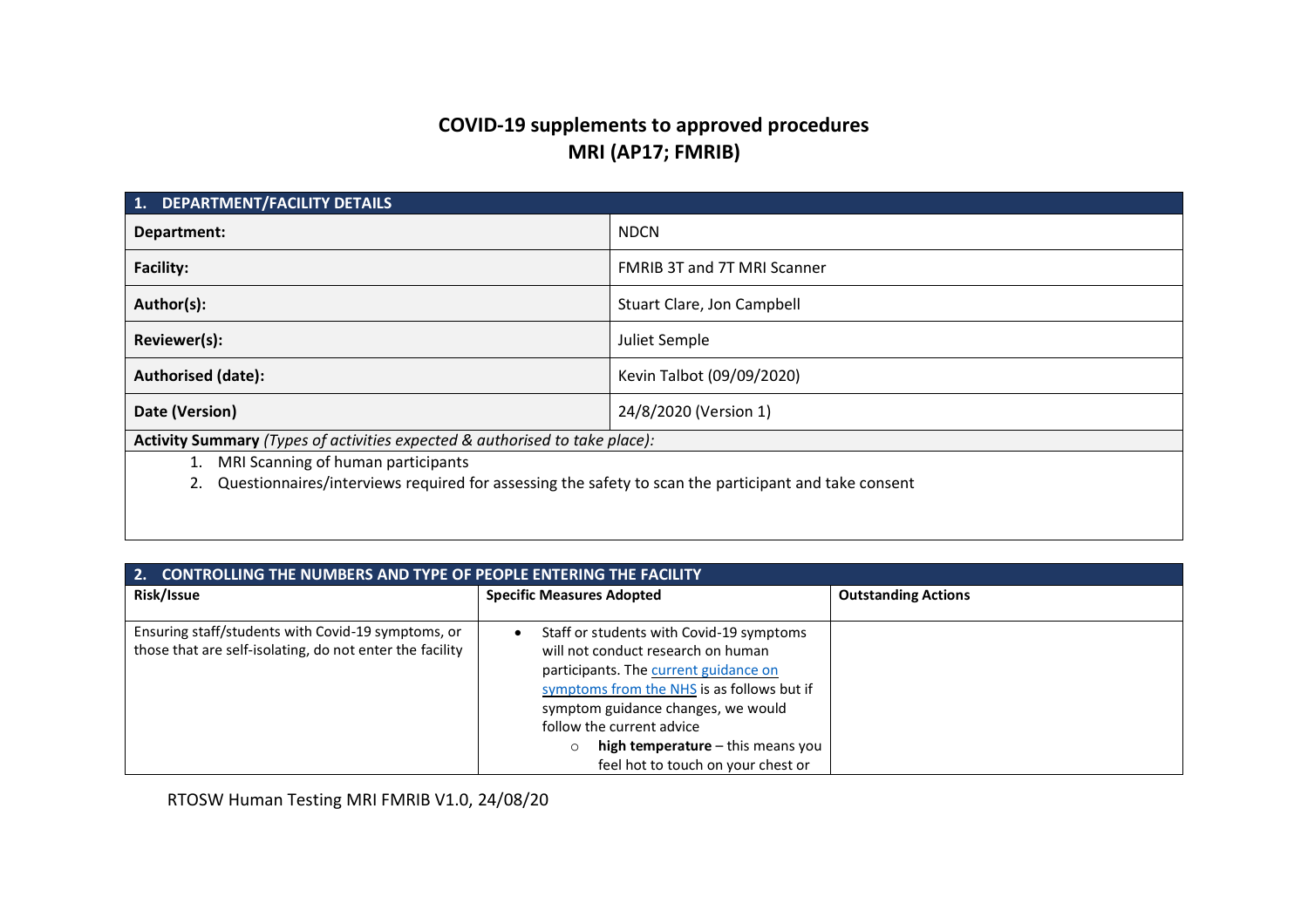|           | back (you do not need to measure                |
|-----------|-------------------------------------------------|
|           | your temperature)                               |
|           | new, continuous cough - this<br>$\circ$         |
|           | means coughing a lot for more                   |
|           | than an hour, or 3 or more                      |
|           | coughing episodes in 24 hours (if               |
|           | you usually have a cough, it may be             |
|           | worse than usual)                               |
|           | new onset loss or change to your<br>$\circ$     |
|           | sense of smell or taste - this                  |
|           | means you've noticed you cannot                 |
|           | smell or taste anything, or things              |
|           | smell or taste different to normal              |
| $\bullet$ | Staff/students that are self-isolating will not |
|           | conduct research on human participants.         |
|           | The current guidance from the NHS is to         |
|           | self-isolate if                                 |
|           | you have any symptoms of<br>$\circ$             |
|           | coronavirus (a high temperature, a              |
|           | new, continuous cough or a loss or              |
|           | change to your sense of smell or                |
|           | taste)                                          |
|           | you've tested positive for<br>$\circ$           |
|           | coronavirus - this means you have               |
|           | coronavirus                                     |
|           | you live with someone who has                   |
|           | $\circ$                                         |
|           | symptoms or has tested positive                 |
|           | someone in your support bubble<br>$\circ$       |
|           | has symptoms or has tested                      |
|           | positive                                        |
|           | you're told by NHS Test and Trace<br>$\circ$    |
|           | that you've been in contact with a              |
|           | person with coronavirus                         |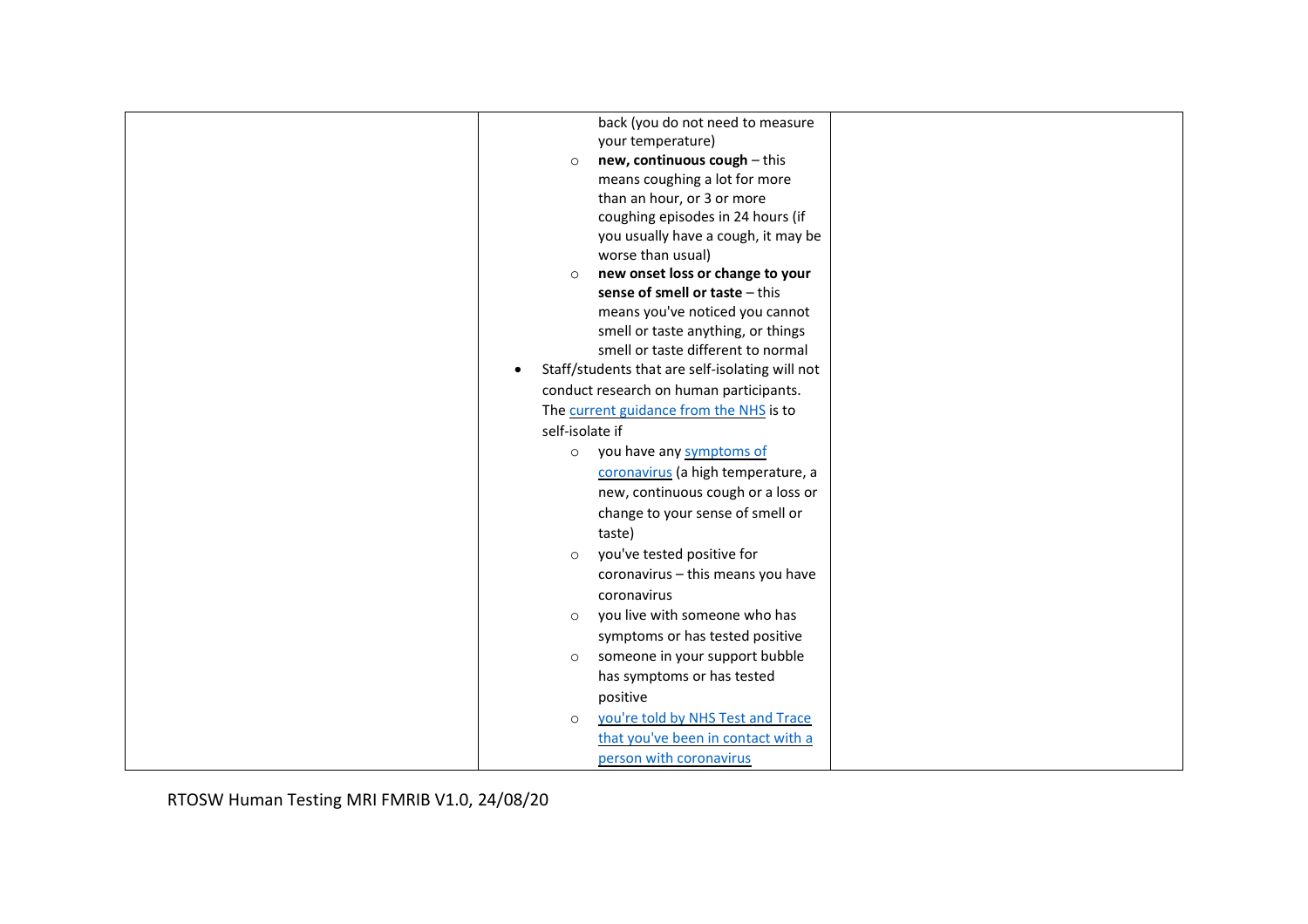|                                                                                                                                                                                                                                                                                                                                                                                              | PIs will be responsible for ensuring that the<br>importance of these measures are<br>understood by their research group and the<br>responsibility on individuals to comply.                                                                                                                                                                                                                                                                                                                                                                                                                                                                                                                                                                                                                                            |  |
|----------------------------------------------------------------------------------------------------------------------------------------------------------------------------------------------------------------------------------------------------------------------------------------------------------------------------------------------------------------------------------------------|------------------------------------------------------------------------------------------------------------------------------------------------------------------------------------------------------------------------------------------------------------------------------------------------------------------------------------------------------------------------------------------------------------------------------------------------------------------------------------------------------------------------------------------------------------------------------------------------------------------------------------------------------------------------------------------------------------------------------------------------------------------------------------------------------------------------|--|
| Ensuring research participants with Covid-19<br>symptoms do not enter the facility                                                                                                                                                                                                                                                                                                           | Researchers will communicate with their<br>research participant (email/phone/letter as<br>appropriate) that they should not travel to<br>the facility if they experience any of the<br>symptoms of Covid-19 or self-isolating for<br>any of the above reasons.<br>Calpendo booking system will remind<br>researchers, on the day of scanning, to<br>check with their participant that they are<br>asymptomatic and not self-isolating.<br>The researcher will meet the participant<br>outside the FMRIB building where they will<br>be screened for COVID-19 symptoms<br>(including temperature measurement using<br>the non-contact infrared forehead<br>thermometer if there is any doubt)<br>Only if the participant has a normal<br>temperature and no reported symptoms<br>will they be admitted to the building. |  |
| Assessing risk to vulnerable participants (those at a<br>higher risk from Covid-19). People to consider in this<br>category include (but not limited to):<br>Those classified by the government as<br>$\bullet$<br>clinically extremely vulnerable (shielding)<br>Those classified by the government as<br>clinically vulnerable<br>Those aged over 70<br>And others on the following lists: | Principal investigators will identify whether<br>$\bullet$<br>their participants have a higher risk from<br>Covid-19.<br>Those in vulnerable categories will only be<br>included in the study if it is agreed by the<br>researchers' Head of Department that the<br>benefits of the research merit their<br>inclusion.                                                                                                                                                                                                                                                                                                                                                                                                                                                                                                 |  |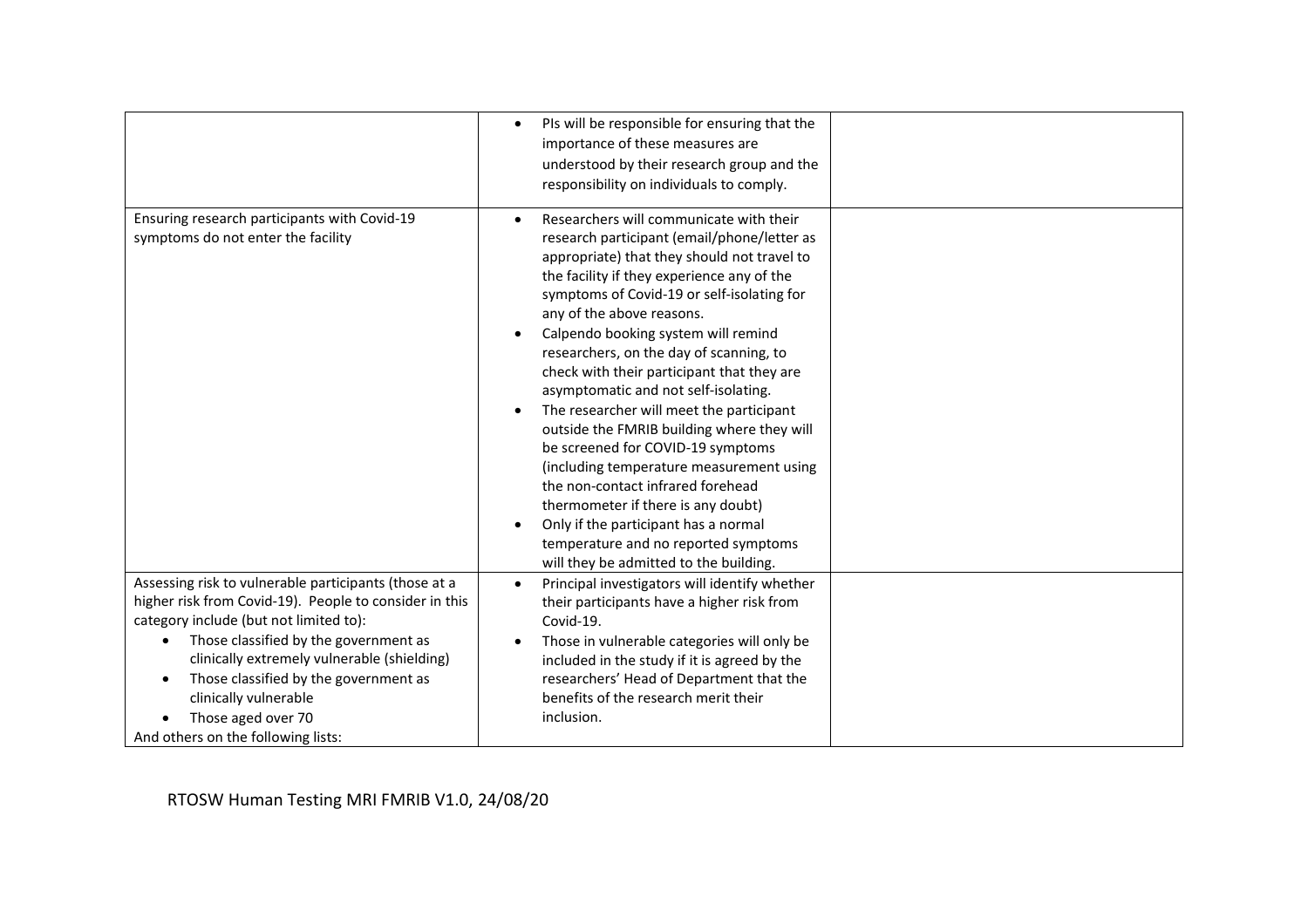| NHS list of individuals at a higher risk from<br>coronavirus<br>UK government guidance on shielding and<br>protecting clinically extremely vulnerable<br>persons |                                                                                                                                                                                                                                                                                                                                                                                                                   |  |
|------------------------------------------------------------------------------------------------------------------------------------------------------------------|-------------------------------------------------------------------------------------------------------------------------------------------------------------------------------------------------------------------------------------------------------------------------------------------------------------------------------------------------------------------------------------------------------------------|--|
| Minimising the risk of overlap between different<br>users of the facility                                                                                        | The Calpendo booking system will be used<br>for all scanning work. Researchers will keep<br>to their booking and vacate the scanner in<br>good time before the end of their session.<br>Additional time will be allocated (without<br>extra charge) for each booking to minimise<br>overlap.                                                                                                                      |  |
| Minimising the number of staff present                                                                                                                           | Each study, and procedures used in that<br>$\bullet$<br>study, will be reviewed to establish the<br>minimum number of staff needed to safely<br>carry out the scan.<br>Trainee students or observers will only be<br>present if it is absolutely essential for the<br>ongoing viability of the study, as agreed by<br>the PI following discussion with the relevant<br>departmental director of graduate studies. |  |
| Minimise the number of visits to the facility by<br>research participants                                                                                        | Research participants will be MRI safety<br>$\bullet$<br>screened by the researcher, by phone,<br>before the day of the scan to avoid them<br>travelling to the facility if there is<br>uncertainty as to the safety to scan.<br>Radiographers/scan ops will still screen the<br>participants themselves on the day of the<br>scan.                                                                               |  |
| Minimise the number of additional people visiting<br>the facility                                                                                                | In general, participants will not be<br>permitted to have another person<br>accompany them within the building.                                                                                                                                                                                                                                                                                                   |  |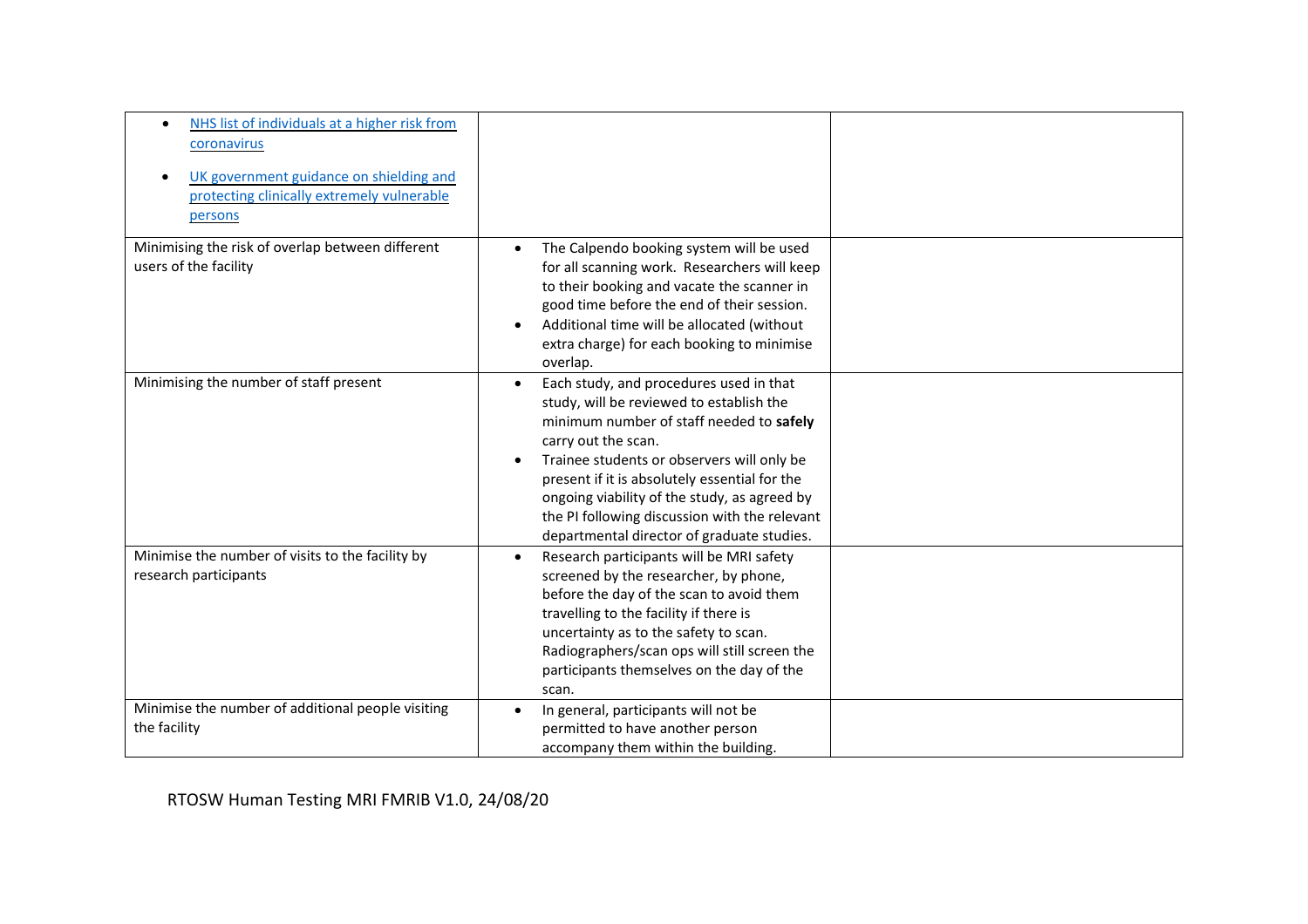| Participant companions will be warned in<br>advance that they will not be allowed to<br>enter the FMRIB building and given<br>suggestions for where they should wait e.g.<br>their car if driving.<br>Exceptions will be made when the<br>participant is under 18, or the participant<br>has needs that cannot be performed safely |  |
|------------------------------------------------------------------------------------------------------------------------------------------------------------------------------------------------------------------------------------------------------------------------------------------------------------------------------------|--|
| by the research team.                                                                                                                                                                                                                                                                                                              |  |

| <b>REDUCING THE SPREAD OF COVID-19</b><br>3. |                                                                                                                                                                                                                                                                                                                                                                                                                                                                                                                                                                                                                                                                                             |                            |  |
|----------------------------------------------|---------------------------------------------------------------------------------------------------------------------------------------------------------------------------------------------------------------------------------------------------------------------------------------------------------------------------------------------------------------------------------------------------------------------------------------------------------------------------------------------------------------------------------------------------------------------------------------------------------------------------------------------------------------------------------------------|----------------------------|--|
| Risk/Issue                                   | <b>Specific Measures Adopted</b>                                                                                                                                                                                                                                                                                                                                                                                                                                                                                                                                                                                                                                                            | <b>Outstanding Actions</b> |  |
| Spread by airborne particles (cough, sneeze) | Maximum room occupancies for all rooms<br>in the building have been established and<br>notices are posted on the doors. These will<br>not be exceeded.<br>2m distancing between all individuals<br>(researchers and participants) will be<br>maintained whenever possible.<br>The University Face coverings policy will be<br>followed.<br>A type 2, droplet resistant surgical mask will<br>be worn by everyone in the room. This<br>includes:<br>scanner control rooms<br>$\circ$<br>testing and prep rooms<br>$\circ$<br>On arrival, the research participant will be<br>given a fluid resistant surgical mask to wear<br>while they are in the building (other than<br>during scanning) |                            |  |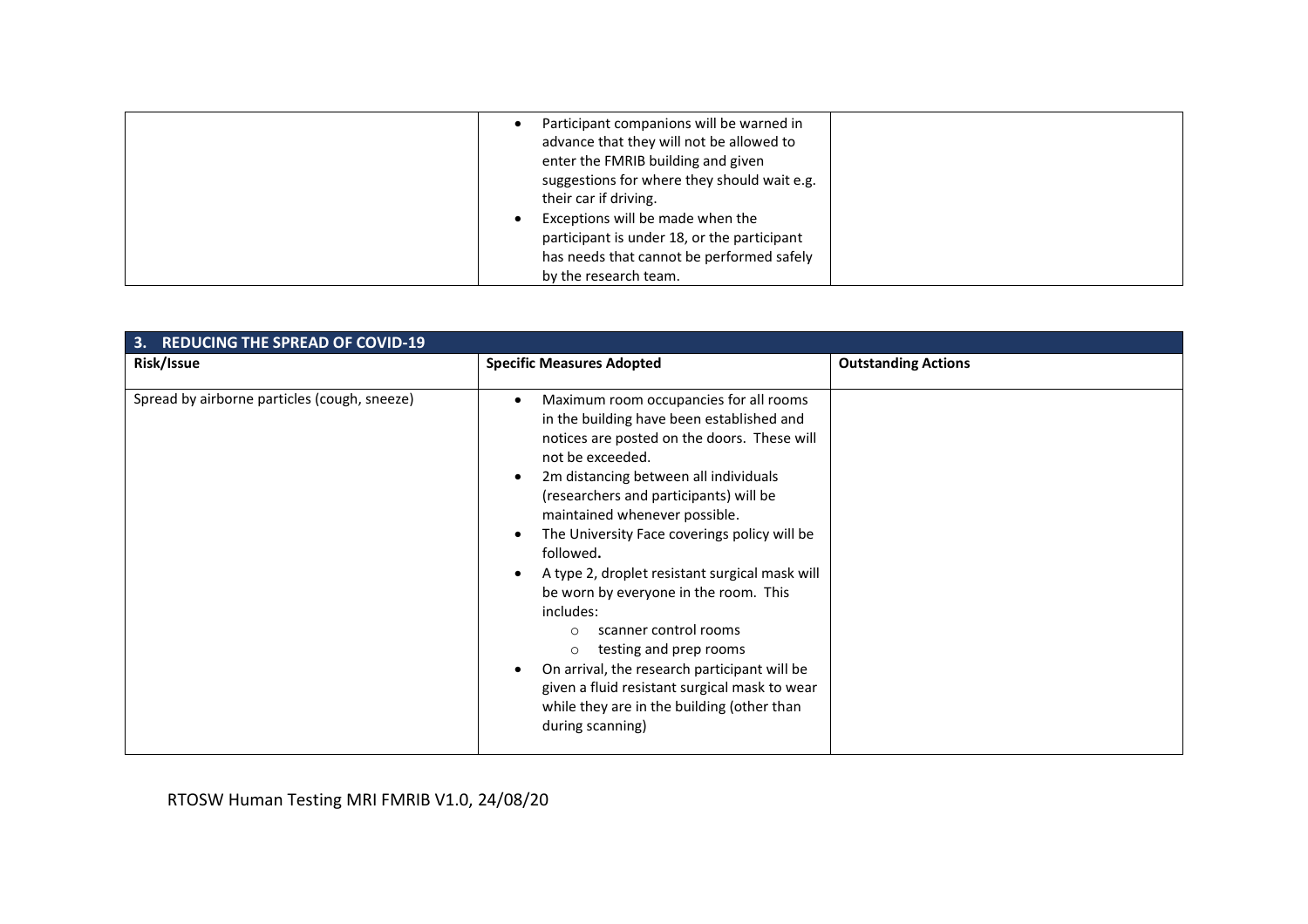| Spread by airborne particles, recirculated by room<br>ventilation (air conditioning) | All air-conditioning units in FMRIB<br>$\bullet$<br>recirculate the air within that room. If more<br>than one person is present in a room with<br>air conditioning turned on then, even if 2m<br>distancing can be achieved, a type 2,<br>droplet resistant surgical mask will be worn.                  |  |
|--------------------------------------------------------------------------------------|----------------------------------------------------------------------------------------------------------------------------------------------------------------------------------------------------------------------------------------------------------------------------------------------------------|--|
| Incorrect use of face masks or PPE                                                   | All staff/students who need to wear face<br>masks or PPE will be trained in the correct<br>use, donning and doffing of face masks,<br>which will be recorded (Appendix 1).<br>Surgical face masks will be disposed of in<br>$\bullet$<br>the clinical waste bins in the facility.                        |  |
| Spread by contact with contaminated surfaces                                         | On entering the building and the scanning<br>facility, all researchers and participants will<br>sanitize their hands using the wall mounted<br>units.<br>Researchers will wash their hands or<br>sanitize at regular intervals. Signs will<br>remind them of this.                                       |  |
| Spread by contact with contaminated objects                                          | Wherever possible pens will not be shared.<br>$\bullet$<br>If pens are shared, then they will be wiped<br>with universal wipes before and after use.<br>Only one screening form will be given to the<br>participant (not the whole clipboard of<br>forms)<br>Blankets will not be reused without washing |  |
| Movement around the building increasing risk of<br>spread                            | Rooms used by researchers or participants<br>will be limited, so that it is easy to identify<br>which surfaces need cleaning.<br>Upon arrival, the participant will be taken<br>directly to the designated testing room.                                                                                 |  |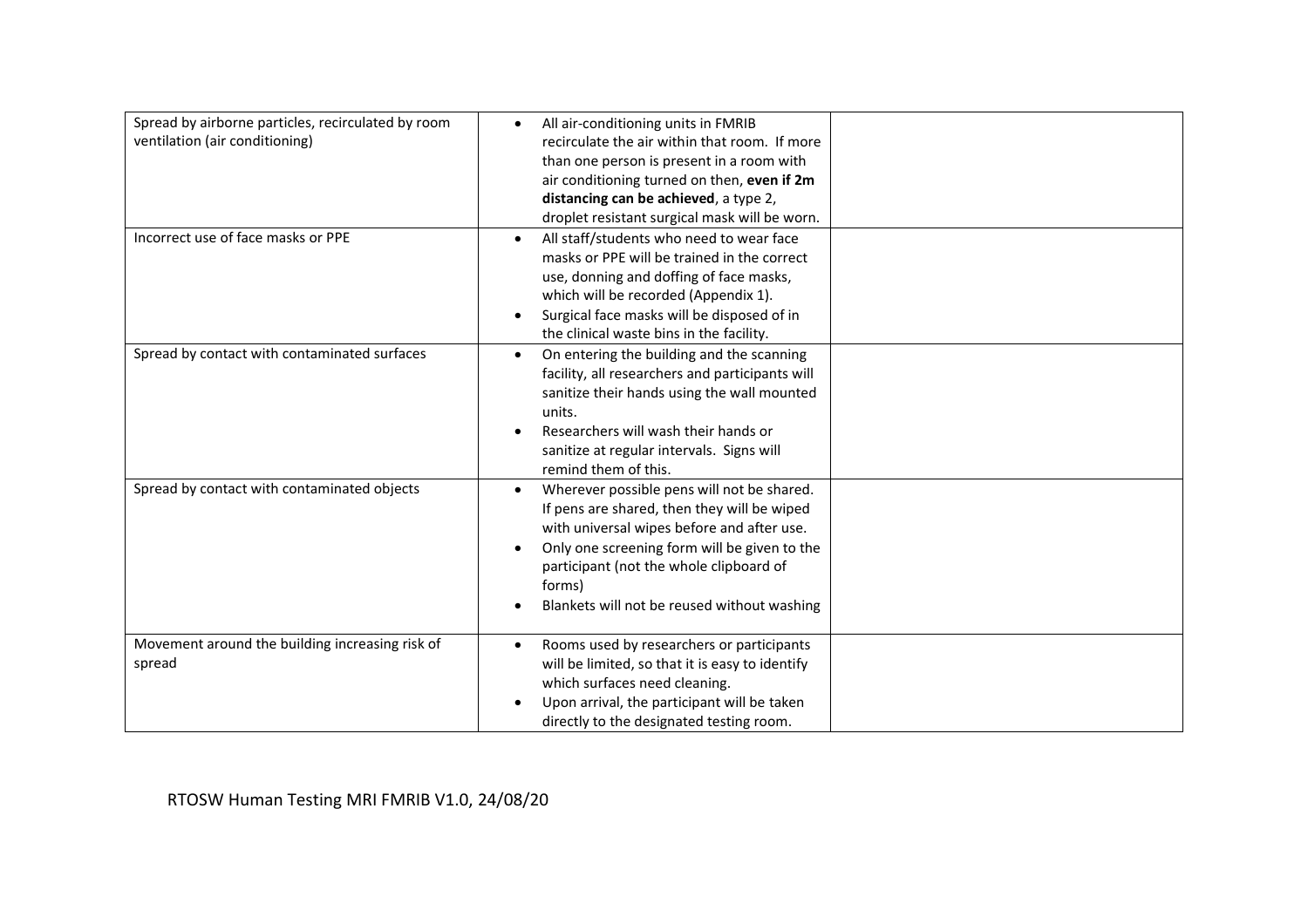|                                           | Participants will be advised to wait in their<br>car, or outside the building if they are early<br>for their scan.<br>Additional time will be allowed for each<br>booking to ensure that there is no need for<br>any participant to wait in the building for<br>their scan (accommodating for delays)<br>The participant will use a designated<br>changing area/room, and this area will not<br>be used by anyone else without being<br>cleaned (see below) |  |
|-------------------------------------------|-------------------------------------------------------------------------------------------------------------------------------------------------------------------------------------------------------------------------------------------------------------------------------------------------------------------------------------------------------------------------------------------------------------------------------------------------------------|--|
| Close contact with the participant        | The radiographer (or scanner operator) will<br>wear level 1 PPE for any close contact with<br>the research participant. This includes:<br>Fluid resistant surgical mask<br>$\circ$<br>Eye protection or visor (if risk<br>$\circ$<br>assessed as necessary)<br>Disposable plastic apron<br>$\circ$<br>Disposable gloves<br>$\circ$                                                                                                                          |  |
| Infection control during a cardiac arrest | A modified procedure (following OUH<br>guidance) will be used which minimises<br>close contact - See Appendix 2.<br>Level 2 PPE is available on the crash trolleys<br>at FMRIB. Radiographers and scan-ops will<br>be trained in donning and doffing, as will<br>any researcher carrying out a study with<br>enhanced risk of cardiac arrest (Cat 2/3<br>studies)                                                                                           |  |

| $\overline{4}$ .<br><b>ENHANCED CLEANING</b> |                           |                            |
|----------------------------------------------|---------------------------|----------------------------|
| Risk/Issue                                   | Specific Measures Adopted | <b>Outstanding Actions</b> |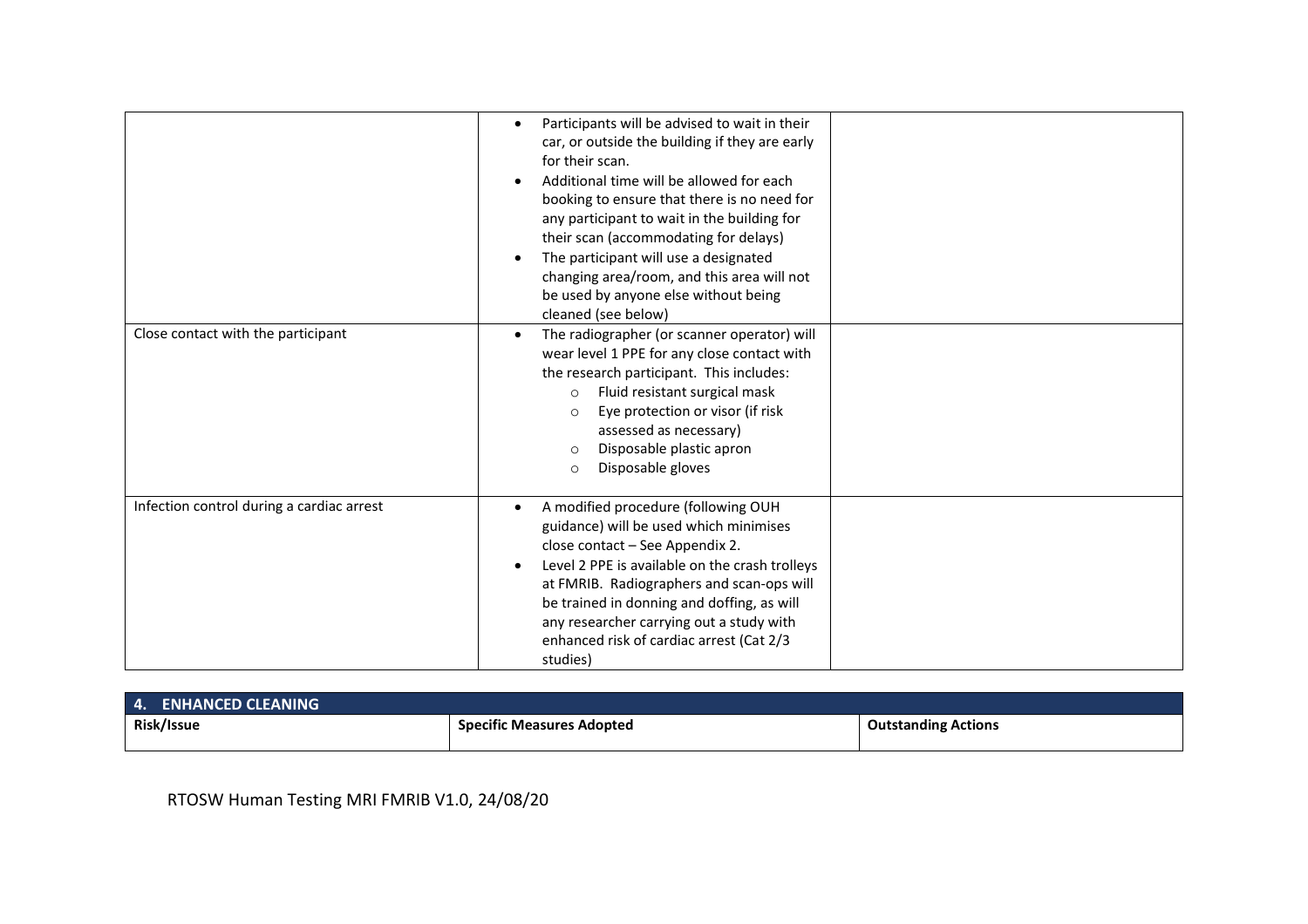| Cleaning of the scanning facility                                                       | At the end of the scan the radiographer/scan-op will<br>wipe down the scanner using the wipes available in<br>the control room.<br>The cleaning checklist (Appendix 3) will be followed<br>and the initialled copy left in the control room for<br>filing by the radiography team<br>At the end of the day and end of the week additional<br>cleaning is undertaken by the radiography team<br>After cleaning, the radiographer/scan-op will wash<br>their hands |  |
|-----------------------------------------------------------------------------------------|------------------------------------------------------------------------------------------------------------------------------------------------------------------------------------------------------------------------------------------------------------------------------------------------------------------------------------------------------------------------------------------------------------------------------------------------------------------|--|
| Cleaning of testing rooms and other areas<br>occupied by the participant or researchers | After each scanning participant has left, the<br>researcher will wipe down surfaces using wipes<br>available in the control rooms.<br>This will include:<br>Testing/interview room<br>Changing room/cubicle<br>Toilet (if used)<br>$\circ$<br>The cleaning checklist (Appendix 3) will be followed<br>and initialled<br>After cleaning, the researcher will wash their hands                                                                                     |  |

| PROCEDURE IF KNOWN/SUSPECTED COVID-19 INFECTED PERSON IN BUILDING<br>5.                |                                                                                                                                                                                                                                                                                                                                                                                                  |                            |
|----------------------------------------------------------------------------------------|--------------------------------------------------------------------------------------------------------------------------------------------------------------------------------------------------------------------------------------------------------------------------------------------------------------------------------------------------------------------------------------------------|----------------------------|
| Risk/Issue                                                                             | <b>Specific Measures Adopted</b>                                                                                                                                                                                                                                                                                                                                                                 | <b>Outstanding Actions</b> |
| Person develops a coughing fit or other<br>symptoms of Covid-19 whilst in the building | If someone develops a coughing fit whilst in the<br>building then they will be asked to stay in the same<br>room until the fit had subsided, and then they will<br>leave and go home.<br>If anyone develops any symptoms of Covid-19 whilst<br>in the building they will leave, go home and follow<br>university and government guidance on self-<br>isolating, testing, and NHS Test and Trace. |                            |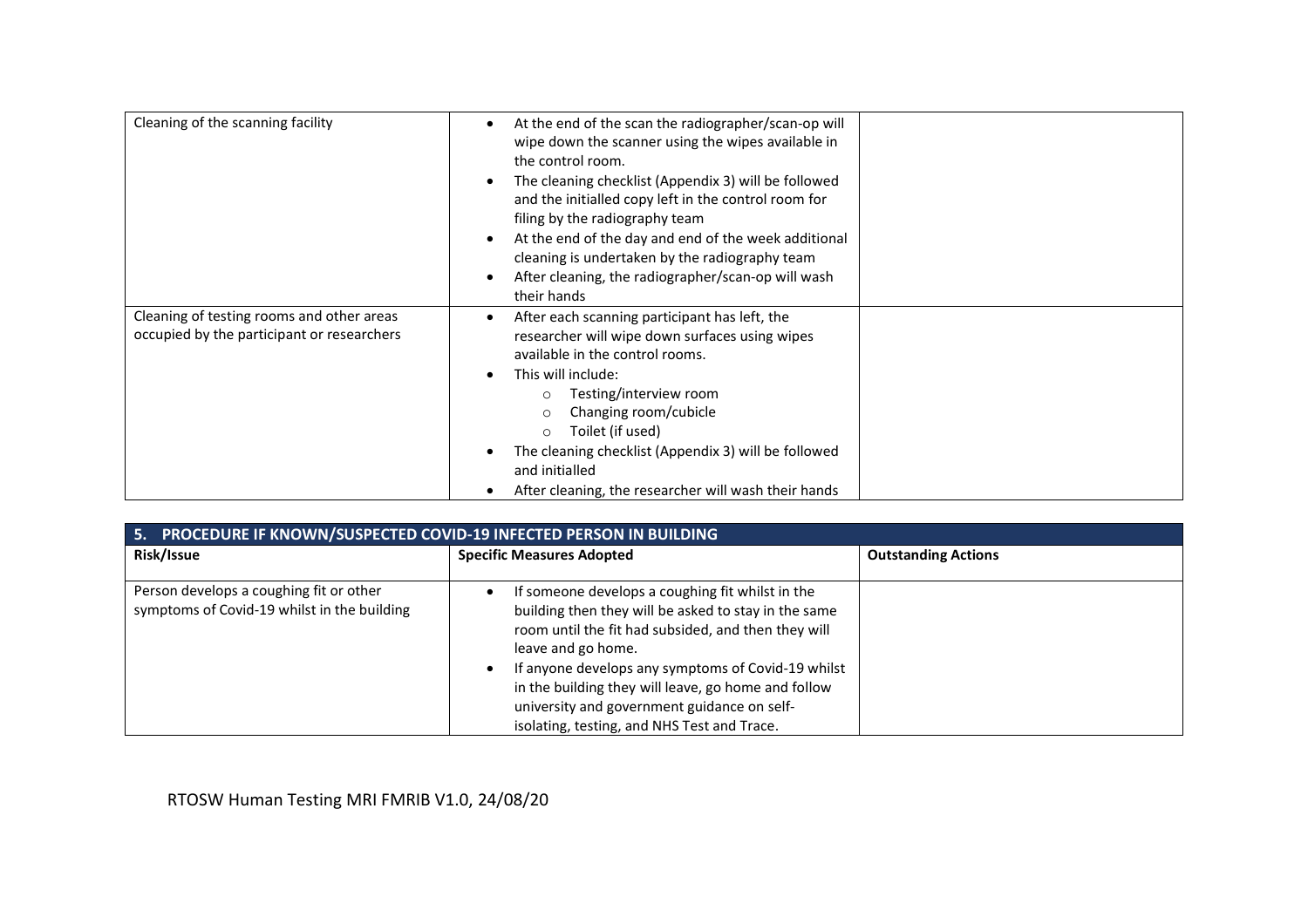|                                                                                                                                                                     | If this occurs, we will do a thorough clean of the<br>scanner room and all rooms that the person was in,<br>following latest university guidelines                                                                                                                     |  |
|---------------------------------------------------------------------------------------------------------------------------------------------------------------------|------------------------------------------------------------------------------------------------------------------------------------------------------------------------------------------------------------------------------------------------------------------------|--|
| An individual who has been involved in the<br>study (participant, researcher) tests positive for<br>Covid-19 and were possibly infectious while in<br>the building. | We will perform a thorough clean of the scanner<br>room and all rooms that the person was in, following<br>latest university guidelines                                                                                                                                |  |
| Ability to track who has potentially been in<br>contact with someone who tests positive for<br>covid-19.                                                            | The scan registration page for MRI scans will record<br>the researcher, operator and research participant. If<br>there was anyone else who had close contact with<br>that person their name would be entered in the<br>comments section of the scan registration page. |  |

| 6. HEAD OF DEPARTMENT APPROVAL                                         |              |  |            |  |  |  |  |  |  |
|------------------------------------------------------------------------|--------------|--|------------|--|--|--|--|--|--|
| <b>Head of Department:</b><br>(approving risk<br>assessment/work plan) | Kevin Talbot |  | 09/09/2020 |  |  |  |  |  |  |
| <b>Approval Comments</b>                                               |              |  |            |  |  |  |  |  |  |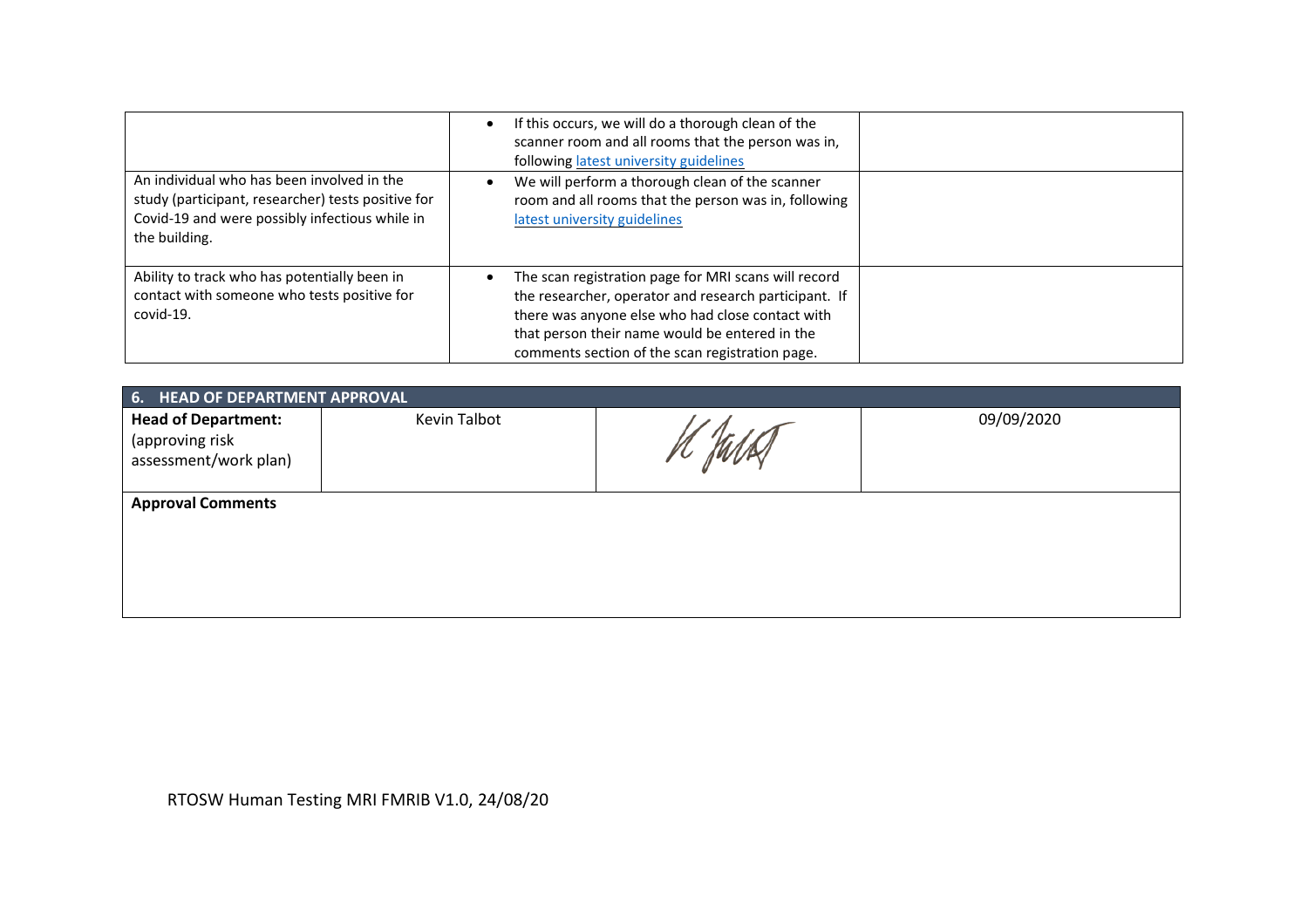# Appendix 1: Training Record

| Name | Read risk assessment | PPE training |
|------|----------------------|--------------|
|      | (Date)               | (Date)       |
|      |                      |              |
|      |                      |              |
|      |                      |              |
|      |                      |              |
|      |                      |              |
|      |                      |              |
|      |                      |              |

OxSTaR [Level 1 PPE training](https://www.oxstar.ox.ac.uk/covid-19/personal-protective-equipment-ppe/ppe) [OxSTaR Level 2 PPE training](https://www.oxstar.ox.ac.uk/covid-19/personal-protective-equipment-ppe/copy_of_ppe)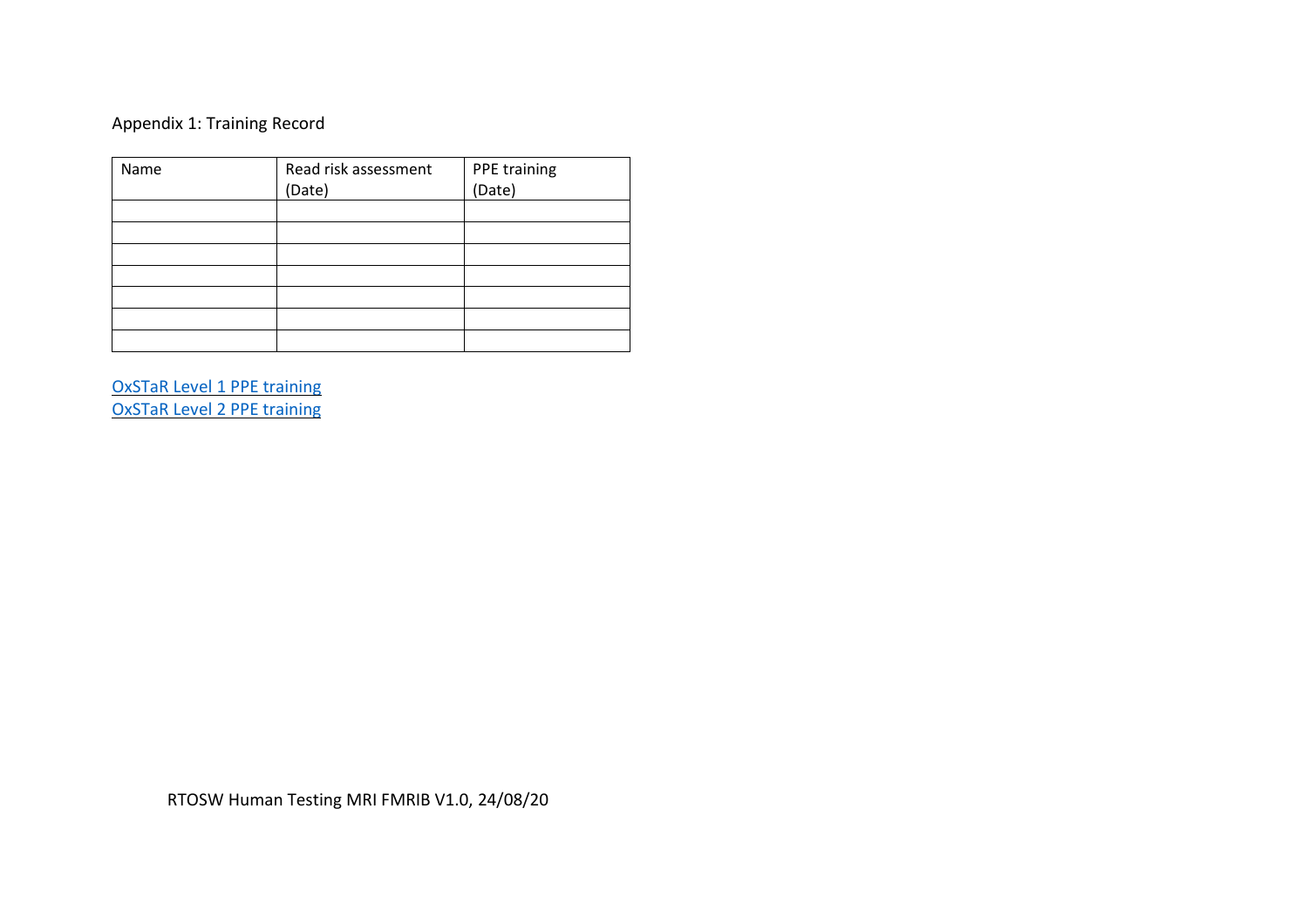Appendix 2 - OUHT modified resuscitation procedures [for adult patients with any risk of COVID-19 infection](http://ouh.oxnet.nhs.uk/Resuscitation/Document%20Library/COVID-19/OUH_Emergency_Procedures_for_Adult_Patients.pdf) Please note, MSD/FMRIB VPN required for accessing Appendix 2 pdf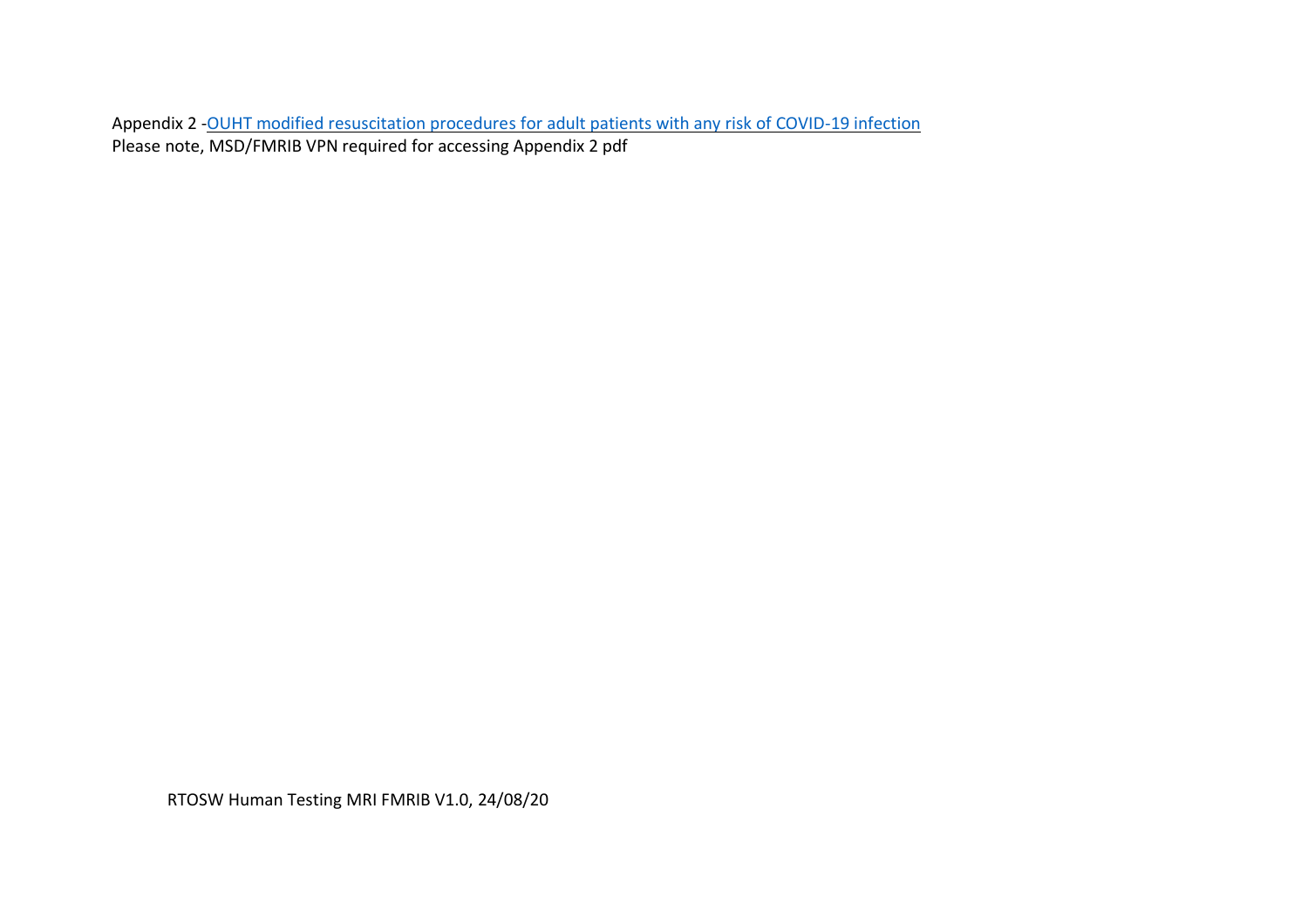Appendix 3: Cleaning Checklist

# **Magnet and Control Room (Radiographer/Scanner Operator)**

#### **End of scan - Magnet Room**

|                           | Date, Date,<br>Time &<br><b>Initials</b> | Date, Time &<br><b>Initials</b> | Date, Time &<br>Initials | Date, Time &<br><b>Initials</b> | Date, Time &<br><b>Initials</b> | Date, Time &<br>Initials |
|---------------------------|------------------------------------------|---------------------------------|--------------------------|---------------------------------|---------------------------------|--------------------------|
| Scanner Bore (Magnawand)  |                                          |                                 |                          |                                 |                                 |                          |
| Scanner control panel/s   |                                          |                                 |                          |                                 |                                 |                          |
| Coil and mirror           |                                          |                                 |                          |                                 |                                 |                          |
| Immobilisation sponges    |                                          |                                 |                          |                                 |                                 |                          |
| Table top and rails       |                                          |                                 |                          |                                 |                                 |                          |
| Squeeze ball              |                                          |                                 |                          |                                 |                                 |                          |
| Biopac (if used)          |                                          |                                 |                          |                                 |                                 |                          |
| Hand rails for steps (7T) |                                          |                                 |                          |                                 |                                 |                          |
| Door handle (both sides)  |                                          |                                 |                          |                                 |                                 |                          |

#### **End of study - Control Room**

|                                                 | Date, Time &<br><b>Initials</b> | Date, Time &<br><b>Initials</b> | Date, Time &<br>Initials | Date, Time &<br>Initials | Date, Time &<br>Initials | Date, Time &<br><b>Initials</b> |
|-------------------------------------------------|---------------------------------|---------------------------------|--------------------------|--------------------------|--------------------------|---------------------------------|
| Researcher chair/s                              |                                 |                                 |                          |                          |                          |                                 |
| Intercom (carefully around stop<br>button)      |                                 |                                 |                          |                          |                          |                                 |
| Stim PC keyboards/mice                          |                                 |                                 |                          |                          |                          |                                 |
| Stim PC table tops                              |                                 |                                 |                          |                          |                          |                                 |
| Lanyards                                        |                                 |                                 |                          |                          |                          |                                 |
| Control room access door handle<br>(both sides) |                                 |                                 |                          |                          |                          |                                 |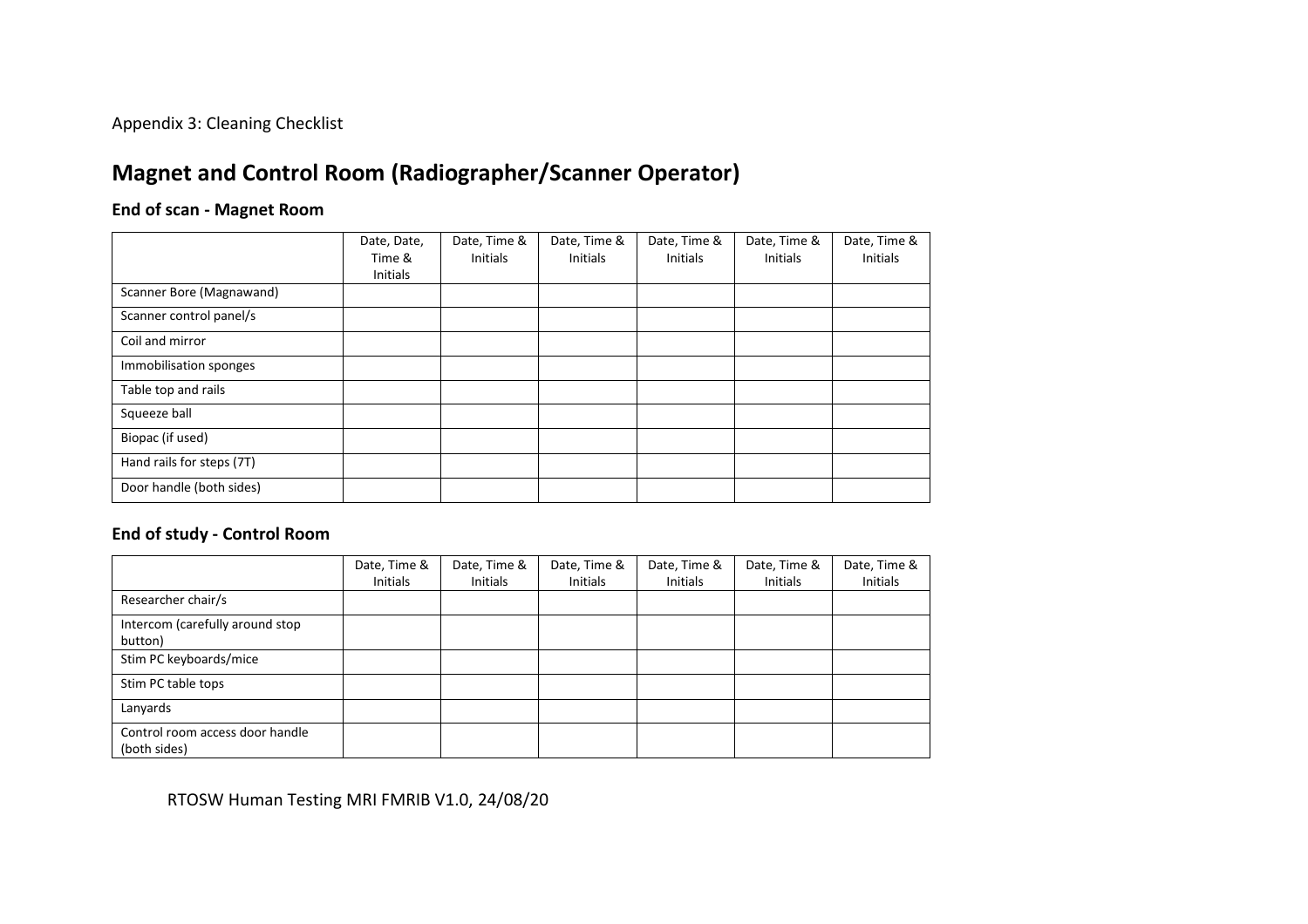### **End of day - Magnet Room**

|                                                        | Date, Time &<br>Initials | Date, Time &<br>Initials | Date, Time &<br>Initials | Date, Time &<br><b>Initials</b> | Date, Time &<br>Initials | Date, Time &<br>Initials |
|--------------------------------------------------------|--------------------------|--------------------------|--------------------------|---------------------------------|--------------------------|--------------------------|
| As above                                               |                          |                          |                          |                                 |                          |                          |
| Tops of hard surfaces (e.g. coil<br>trolley, cabinets) |                          |                          |                          |                                 |                          |                          |
| Resus trolley top (7T)                                 |                          |                          |                          |                                 |                          |                          |
| Light switch                                           |                          |                          |                          |                                 |                          |                          |

### **End of day - Control Room**

|                                                  | Date, Time &<br><b>Initials</b> | Date, Time &<br><b>Initials</b> | Date, Time &<br><b>Initials</b> | Date, Time &<br><b>Initials</b> | Date, Time &<br>Initials | Date, Time &<br>Initials |
|--------------------------------------------------|---------------------------------|---------------------------------|---------------------------------|---------------------------------|--------------------------|--------------------------|
| As above                                         |                                 |                                 |                                 |                                 |                          |                          |
| Radiographer/scanop chair                        |                                 |                                 |                                 |                                 |                          |                          |
| MR console keyboard and mouse                    |                                 |                                 |                                 |                                 |                          |                          |
| iMac keyboard and mouse                          |                                 |                                 |                                 |                                 |                          |                          |
| Stimulus PC keyboards and mice                   |                                 |                                 |                                 |                                 |                          |                          |
| Control room access door handles<br>(both sides) |                                 |                                 |                                 |                                 |                          |                          |
| Light switch                                     |                                 |                                 |                                 |                                 |                          |                          |

### **End of week - Magnet and Control Rooms**

|             | Date, Time &    |
|-------------|-----------------|
|             | <b>Initials</b> |
| As above    |                 |
| Sweep floor |                 |
| Mop floor   |                 |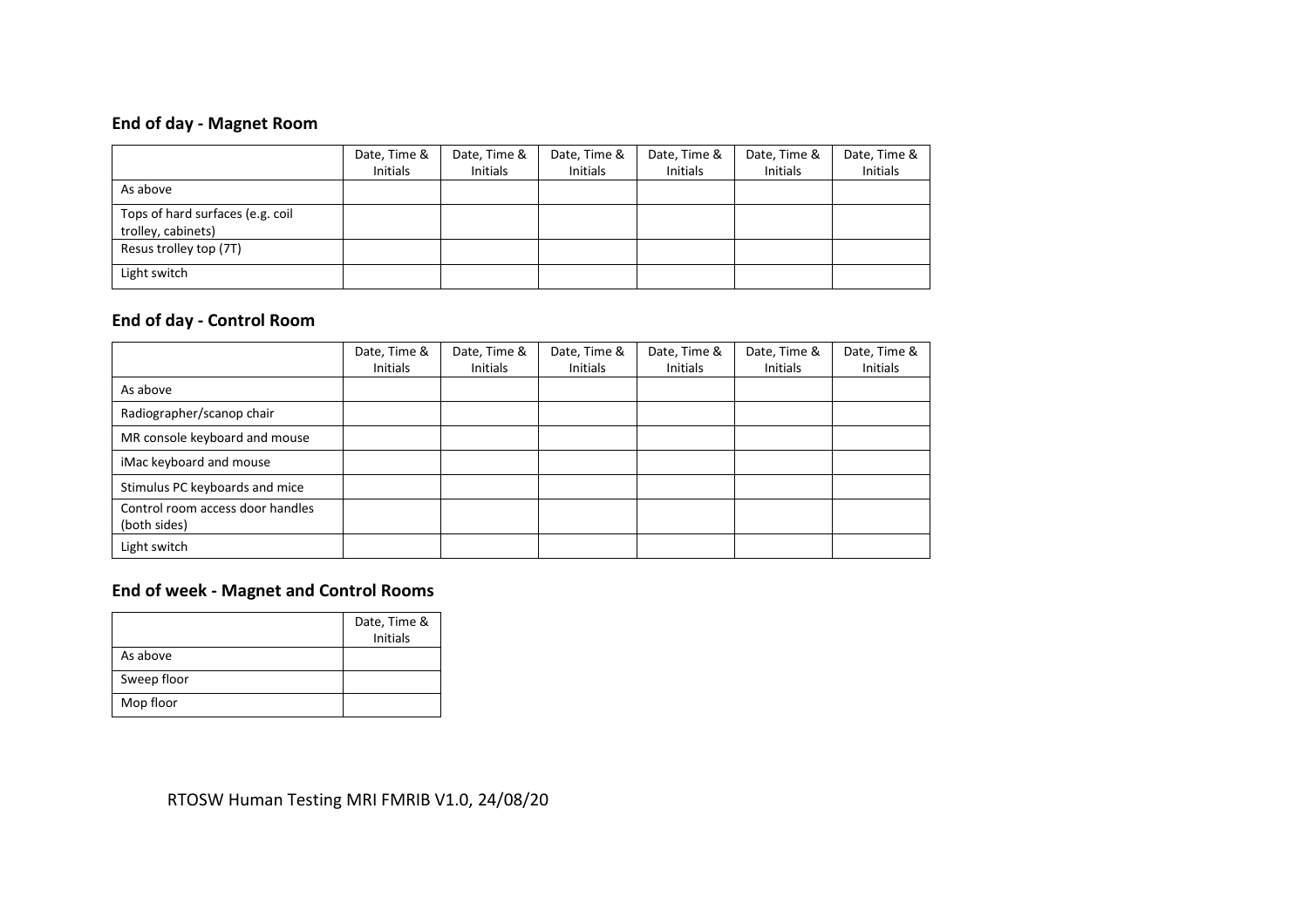# **3T Testing / Changing Area (Researcher/RA)**

#### **End of scan – Prep Room and Lockers**

|                                        | Date, Time & Initials | Date, Time & Initials | Date, Time & Initials | Date, Time & Initials | Date, Time & Initials | Date, Time & Initials |
|----------------------------------------|-----------------------|-----------------------|-----------------------|-----------------------|-----------------------|-----------------------|
| Table top                              |                       |                       |                       |                       |                       |                       |
| Pen/s                                  |                       |                       |                       |                       |                       |                       |
| Participant and researcher chairs      |                       |                       |                       |                       |                       |                       |
| <b>Cubicle Chair</b>                   |                       |                       |                       |                       |                       |                       |
| Cubicle door handle (both sides)       |                       |                       |                       |                       |                       |                       |
| Testing room door handles (both sides) |                       |                       |                       |                       |                       |                       |
| Light switch                           |                       |                       |                       |                       |                       |                       |
| Trug (scrubs in blue scrub bin)        |                       |                       |                       |                       |                       |                       |
| Padlock and key                        |                       |                       |                       |                       |                       |                       |
| Locker front and bottom                |                       |                       |                       |                       |                       |                       |

#### **End of scan – Toilet**

|                           | Date, Time & Initials | Date, Time & Initials | Date, Time & Initials   Date, Time & Initials   Date, Time & Initials | Date, Time & Initials |
|---------------------------|-----------------------|-----------------------|-----------------------------------------------------------------------|-----------------------|
| Flush                     |                       |                       |                                                                       |                       |
| Seat and button           |                       |                       |                                                                       |                       |
| Handwash dispenser        |                       |                       |                                                                       |                       |
| Sink and taps             |                       |                       |                                                                       |                       |
| Door handles (both sides) |                       |                       |                                                                       |                       |
| Light switch              |                       |                       |                                                                       |                       |